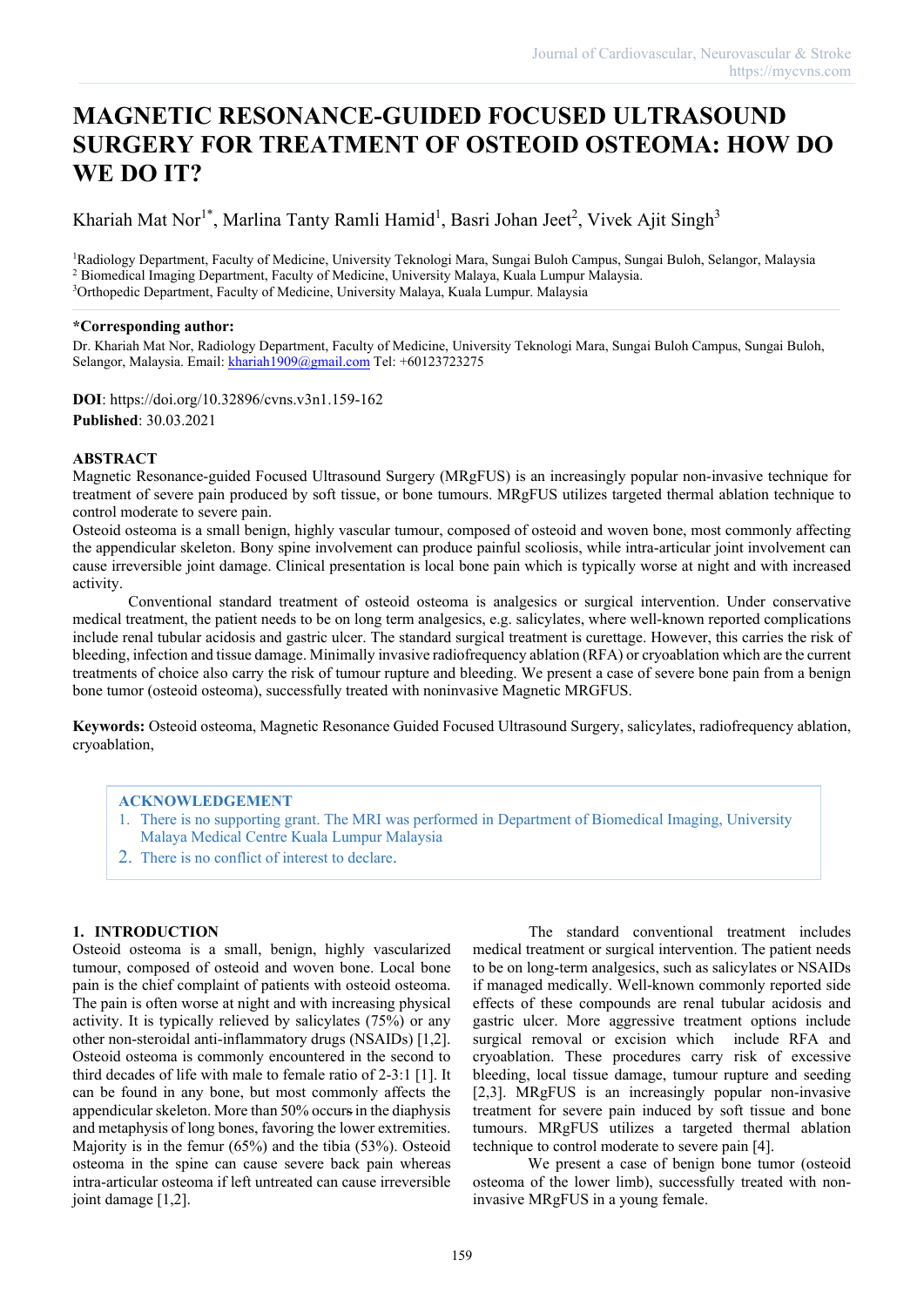# **2. CASE REPORT**

A 22-year-old female presented with insidious onset of pain and swelling at the antero-medial aspect of the right leg over an eight-year duration. The pain worsened at night, increased with physical activity and persisted at rest. No history of fever, weight loss or trauma. Patient's visual analogue scale for pain was 7 over 10.

On physical examination, there was a diffuse soft tissue swelling in the upper  $1/3<sup>rd</sup>$  medial aspect of the right tibia, measuring approximately 8.0 x 7.0 cm. It was nontender and non-fluctuant on palpation.

Plain antero-posterior (AP) and lateral radiographs of the right leg revealed cortical thickening, solid periosteal reaction and focal soft tissue swelling at the upper  $1/3^{rd}$  of the medial aspect of the right tibia. A small radiolucent subperiosteal nidus was present measuring 8mm in diameter.

The pre-procedure Magnetic Resonance Imaging (MRI) of the right lower limb performed on 1.5T GE system revealed a small nidus within the cortex at the middle 3<sup>rd</sup> of the shaft of tibia measuring 5.0mm. No cortical break demonstrated (Fig 1). MRI also showed a heterogeneously enhancing soft tissue mass measuring 3 x 2cm with irregularly thickened periosteum adjacent to the nidus (Fig 2).

Patient was treated with MRgFUS using ExAblate 2000 device that was integrated with a MRI scanner (GE 1.5T) that allows precise targeting and ablation of tissue or bone without the need for open surgical procedure. The procedure was performed under sedation and analgesia with intravenous midazolam and pethidine. Based on the pretreatment MRI and CT images, the target (bone lesion) was identified and positioned on a water bath containing an ultrasound transducer that had been coupled with a gel pad. Images were then transferred onto the MRgFUS work station. The targeted area was specifically delineated to avoid damage to the surrounding tissue whilst optimizing the energy level. A total of 31 sonications were delivered to the target.

Patient was discharged home the next day. Prior to discharge, the patient's visual analogue scale for pain had reduced to 2/10 from the previous 7/10. Patient was subsequently followed-up in the orthopedic clinic. At sixmonth follow-up, the visual analogue scale for pain was 3/10 without the patient requiring any form of oral analgesics. Clinically, there was marked reduction in the size of the soft tissue swelling which corresponded to minimal bone marrow and soft tissue oedema, and reduction in the size of nidus (from 5mm to 1.5mm in diameter) on the follow-up MRI (Fig 3).



**Figure 1**: Pre-treatment post gadolinium axial T1 demonstrates a small nidus (arrow) within the cortex at the middle 3<sup>rd</sup> of the shaft of the tibia measuring 5.0mm.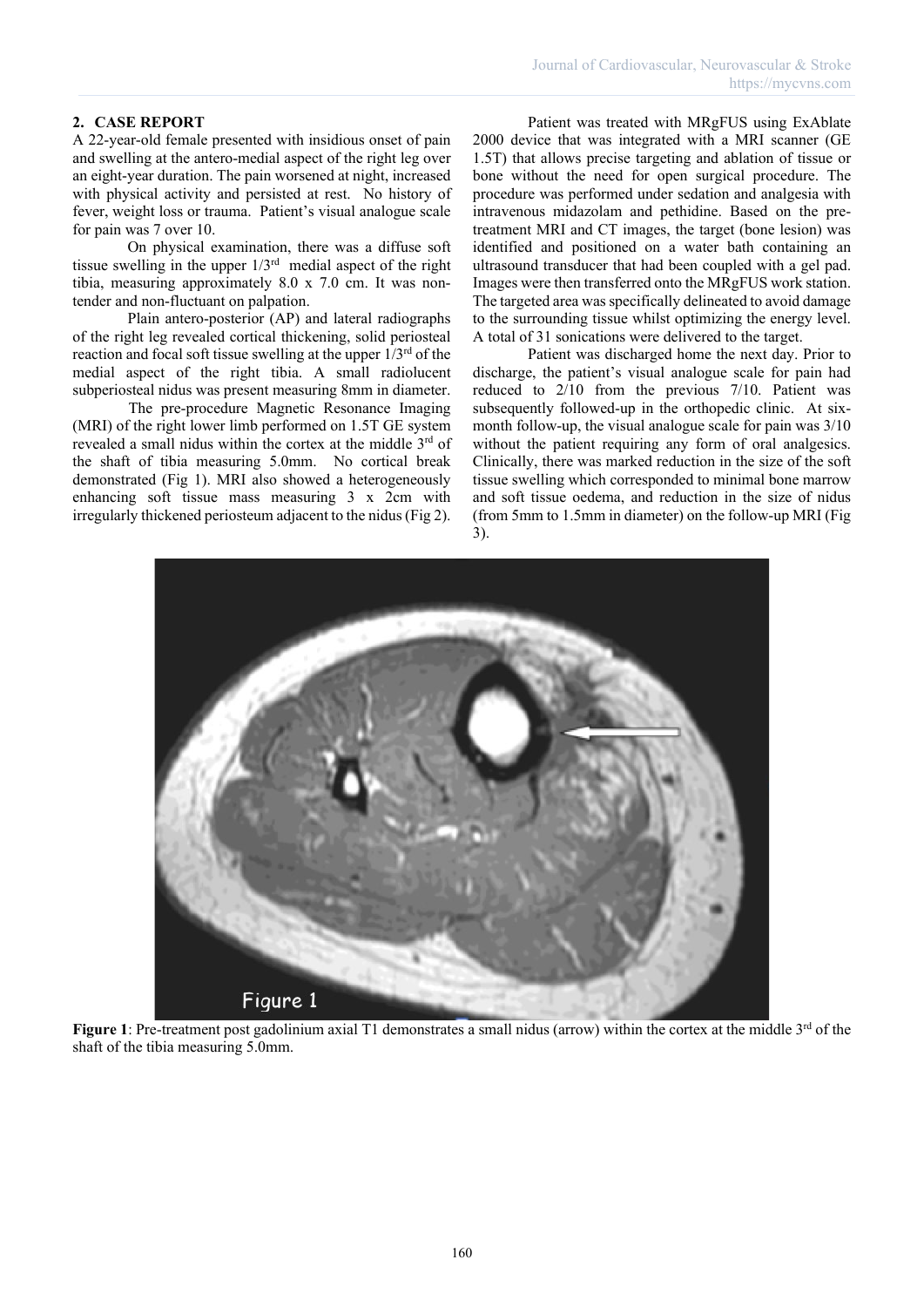

**Figure 2**: Pre-treatment post-gadolinium coronal T2FS shows irregularly thickened periosteum with adjacent enhancing soft tissue swelling suggestive of soft tissue oedema. No cortical break noted.



**Figure 3**: Post-treatment Axial T2 FS image demonstrating smaller nidus now measuring 1.5mm.